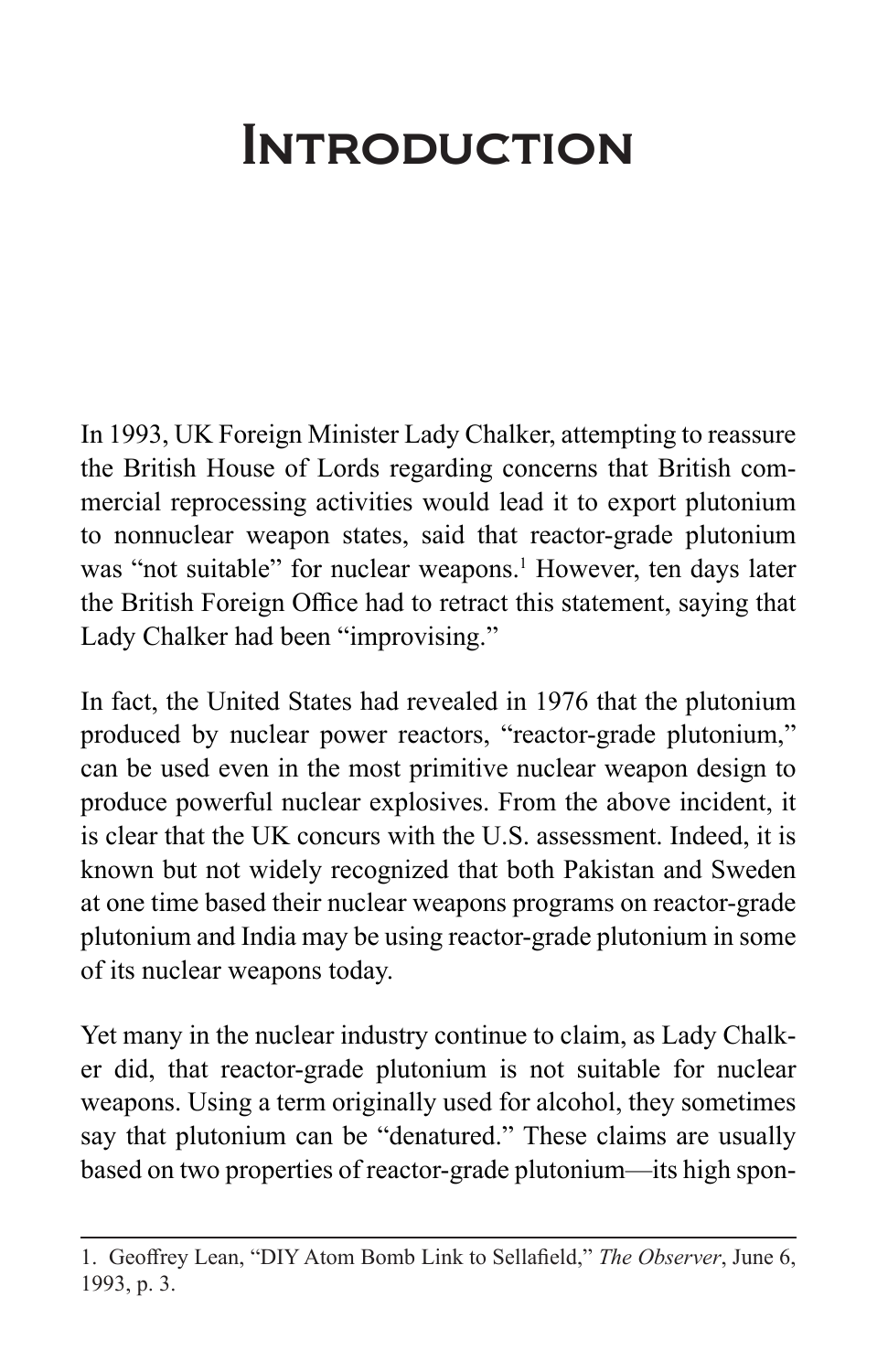taneous fission neutron production rate which could lead a weapon to predetonate, reducing its yield and, for reactor-grade plutonium which is produced by high burnup in light-water reactors (LWRs), its high decay heat which could potentially pose a threat to a weapon's operability.

There are generally two variants of the view that reactor-grade plutonium is denatured. In the first view, reactor-grade plutonium is truly denatured and it is impossible for simple fission nuclear weapons to be manufactured from it. This view is usually applied to reactorgrade plutonium that is produced in LWRs and is attributed to the high heat of this plutonium. For example, Gunter Kessler, a retired nuclear scientist from the Karlsruhe Nuclear Research Center in Germany, has published a lengthy book on this subject. He says, "Limits were worked out above which the share of Pu-238 isotopes [sic] in plutonium renders the use in nuclear explosives technically impossible (proliferation proof)."2

In the second view, the proponents will admit that some sort of simple fission nuclear explosive can be produced from reactor-grade plutonium. However, in this view, this is only a technicality as the plutonium is seen as being de facto denatured. Due to the predetonation probability resulting from the high Pu-240 content, such weapons are often seen as "unreliable and unpredictable" as well as somehow being "hazardous" to the bomb makers.<sup>3</sup> Therefore, no country would actually use reactor-grade plutonium to produce a nuclear arsenal.

<sup>2.</sup> G. Kessler, *Proliferation-Proof Uranium/Plutonium Fuel Cycles: Safeguards and Non-Proliferation*, KIT Scientific Publishing, 2011, preface, page unnumbered but page ten of the PDF file, available from [https://www.ksp.kit.](https://www.ksp.kit.edu/9783866446144) [edu/9783866446144](https://www.ksp.kit.edu/9783866446144).

<sup>3.</sup> World Nuclear Association, "Plutonium," updated March 2017, available from [http://www.world-nuclear.org/information-library/nuclear-fuel-cycle/fuel-recy](http://www.world-nuclear.org/information-library/nuclear-fuel-cycle/fuel-recycling/plutonium.aspx)[cling/plutonium.aspx.](http://www.world-nuclear.org/information-library/nuclear-fuel-cycle/fuel-recycling/plutonium.aspx)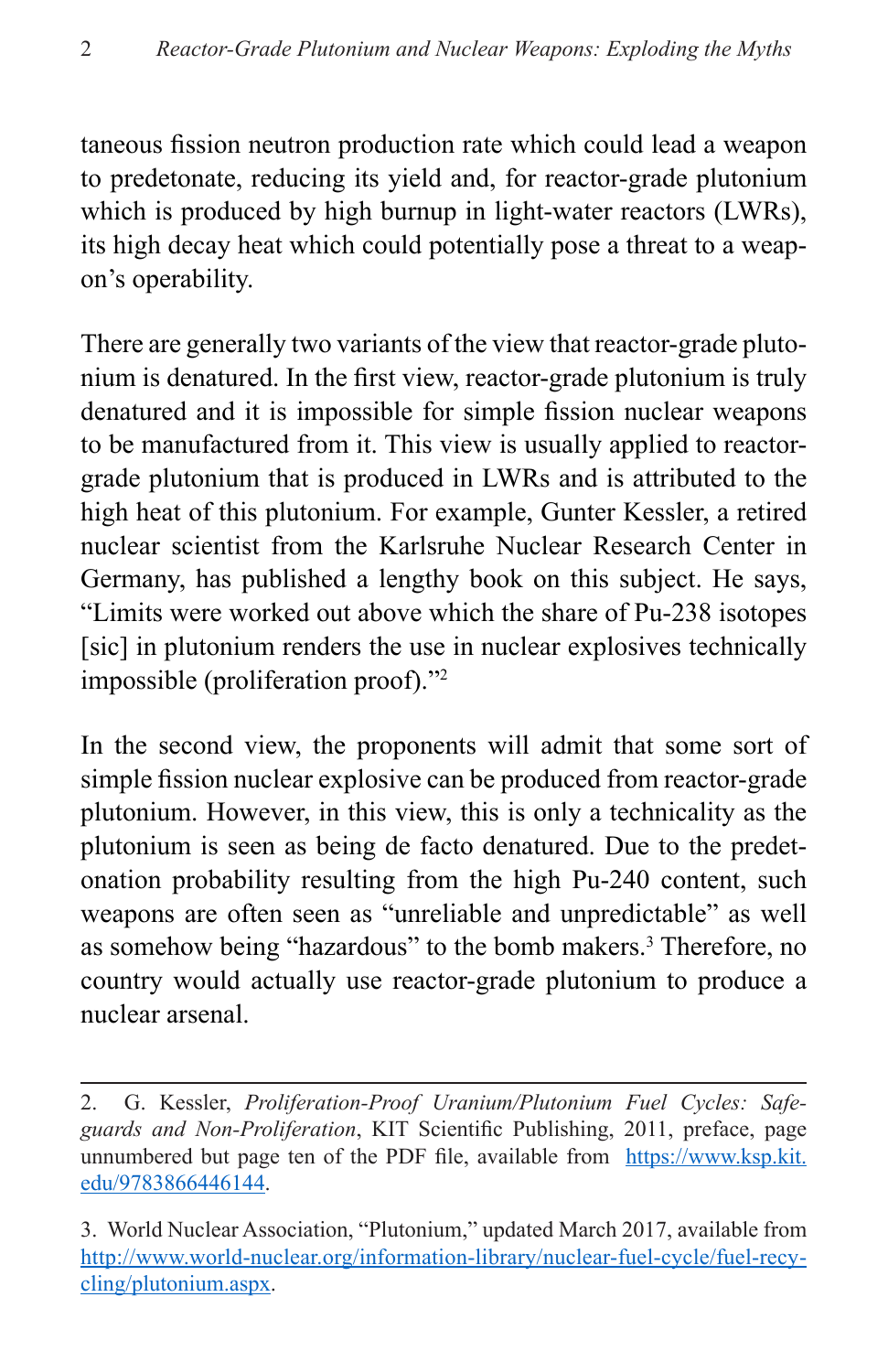Sometimes the threat from the plutonium's radiation or the need to cool its core is mentioned as well. For example, Japan's Council for Nuclear Fuel Cycle has said, "If you are lavish of time and money, you will probably be able to build 'devices' that induce nuclear explosions even with reactor-grade plutonium; however, such devices will likely to be bulky ones equipped with secure radiation protection and cooling devices that are rarely found in general nuclear weapons."4

A related argument is the claim that no country has ever used reactor-grade plutonium to produce a nuclear explosion. Since the U.S. use of reactor-grade plutonium in a 1962 nuclear test contradicts this argument, many have incorrectly claimed that this test did not actually use reactor-grade plutonium.

Remarkably, officials in the prior U.S. administration, including President Obama himself, have used some of these mistaken beliefs as a basis for a portion of the July 2015 Iran nuclear deal (the Joint Comprehensive Plan of Action). The deal contains a provision that restricts Iran's Arak nuclear reactor from producing weapon-grade plutonium in normal operation. The nuclear deal intends for the reactor to produce fuel-grade plutonium instead (for the definition of the different grades of plutonium, see chapter three). President Obama in defending the Iran nuclear deal has claimed that weapongrade plutonium is necessary to produce a nuclear weapon, even though it is well-known that fuel-grade plutonium can be used to produce nuclear weapons—something that even the nuclear industry does not dispute.<sup>5</sup> Though parts of the U.S. Department

<sup>4. &</sup>quot;No More Innocent Logic "Plutonium Equals to Nuclear Weapons,"" *Plutonium*, Spring 2016, no. 84, p. 2.

<sup>5.</sup> For example, he has said: "Because of this deal, Iran will not produce the highly enriched uranium and weapons-grade plutonium that form the raw materials *necessary* for a nuclear bomb."[Emphasis added] "Read President Obama's Remarks on Iran Nuclear Deal," *Time*, July 14, 2015.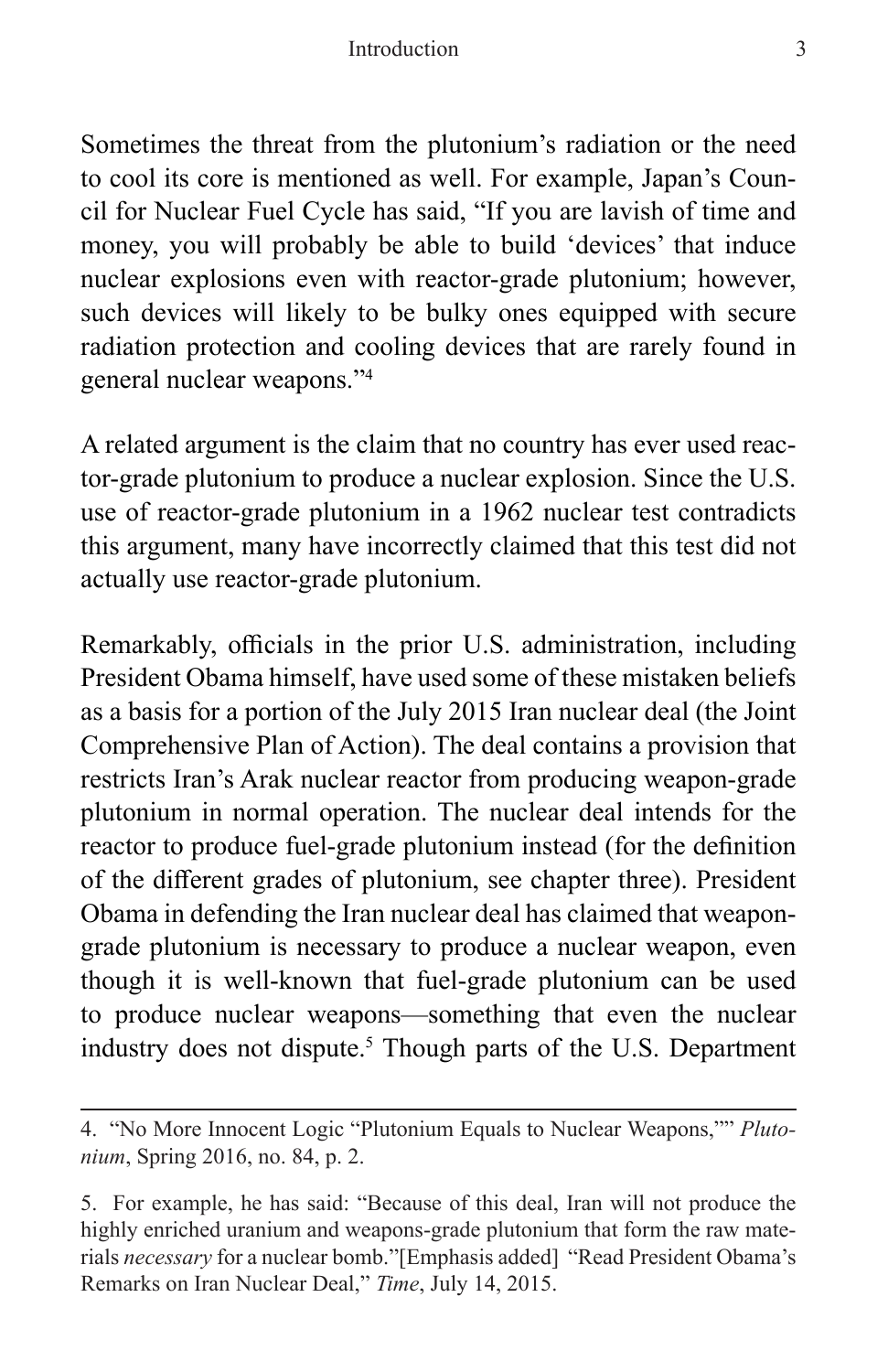of Energy know that the President's statements are false, they have apparently decided to stay silent so as to not contradict the boss.

I was part of the research team at Pan Heuristics led by Albert Wohlstetter that in 1976 forced the U.S. government to publicly acknowledge for the first time the nuclear weapon dangers of reactor-grade plutonium. In 1977, the U.S. government went further and revealed that in 1962, it had successfully tested a nuclear weapon using reactor-grade plutonium. In 2013, I refuted the nuclear industry's claim that this test did not use reactor-grade.<sup>6</sup>

Certainly if one has the choice to produce nuclear weapons using either weapon-grade plutonium or reactor-grade plutonium, one would always choose weapon-grade plutonium. However, in countries such as Japan where plutonium is recycled as power reactor fuel, there is ready access to reactor-grade plutonium either in separated form or as unirradiated MOX fuel from which the plutonium can be easily separated. Weapon-grade plutonium may not be so easily available. Then the choice is not between reactor-grade plutonium and weapon-grade plutonium but rather between reactor-grade plutonium and no nuclear weapons at all. At one time in their nuclear weapon programs, both Sweden and Pakistan made this latter choice though for various reasons neither country would eventually produce nuclear weapons from reactor-grade plutonium. India may be using reactor-grade plutonium in its nuclear weapons program today.

Further, though some have argued that countries would never use an inferior nuclear material in nuclear weapons, it should be remembered that weapon-grade plutonium is an inferior nuclear material

<sup>6.</sup> Gregory S. Jones, "What Was the Pu-240 Content of the Plutonium Used in the U.S. 1962 Nuclear Test of Reactor-Grade Plutonium?" May 6, 2013, available from [http://nuclearpolicy101.org/wp-content/uploads/2013/05/Reactor-grade](http://nuclearpolicy101.org/wp-content/uploads/2013/05/Reactor-grade-plutonium.pdf)[plutonium.pdf.](http://nuclearpolicy101.org/wp-content/uploads/2013/05/Reactor-grade-plutonium.pdf) See also chapter eight.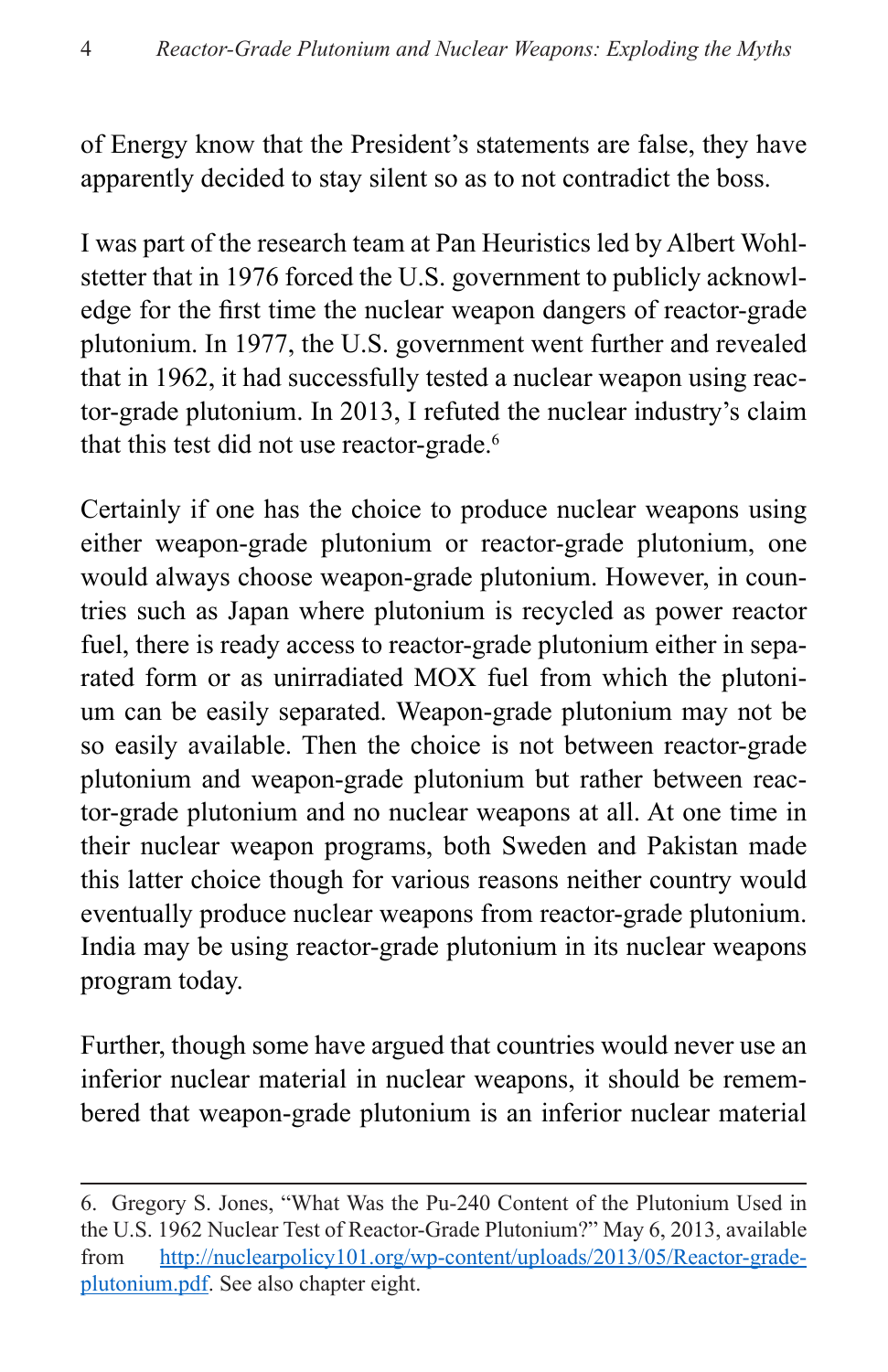when compared to pure Pu-239. However, it is not easy to produce large quantities of this latter material and countries have found a way to make do with weapon-grade plutonium. Tens of thousands of nuclear weapons have been produced from this "inferior" nuclear material. Similarly, as will be shown in this book, it is possible to make do with reactor-grade plutonium and produce powerful nuclear weapons with a predetonation probability no higher than that of weapons manufactured using weapon-grade plutonium.

One reason why the nuclear weapons potential of reactor-grade plutonium has not been fully appreciated is that discussions focus only on nuclear weapons of the Nagasaki design. But this is completely unrealistic. No country today would use such a design as its first nuclear weapon. It is well known that the performance of unboosted fission weapons can be significantly improved by using levitation, i.e. putting an air gap into the weapon to increase the efficiency of the implosion weapon. As will be seen in chapter four, such technology can improve the assembly speed by up to a factor of three. The United States used such weapons in the early 1950's and even over 50 years ago, France and China used such weapons in their first nuclear tests.

In this book, I will show that reliable nuclear weapons can be manufactured using reactor-grade plutonium. Using early 1950s U.S. unboosted levitated fission weapon technology and modern high explosives, nuclear weapons can be manufactured with a predetonation probability no higher than that of weapon-grade plutonium by using the simple expedient of reducing the amount of plutonium used in the weapon. These weapons would be exactly the same size and weight as weapons using weapon-grade plutonium. The yield of such weapons would be about 5 kilotons and their lethal area about 40% of that of nominal 20 kiloton weapons.

Reducing the amount of plutonium in the weapon also makes the higher heat output of reactor-grade plutonium produced in LWRs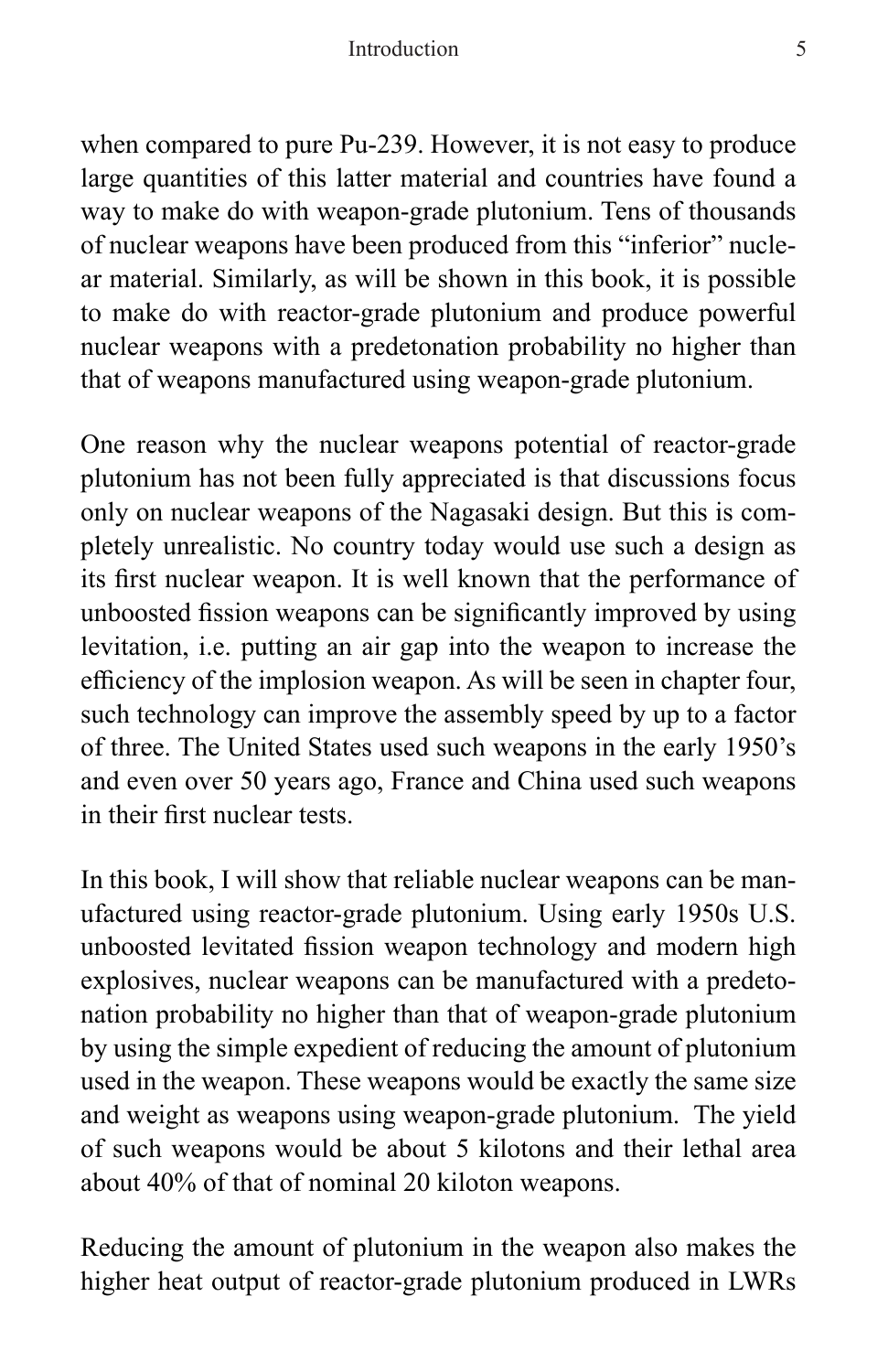manageable as does the fact that the plutonium core can be kept separate from the weapon until shortly before use. The core would require no special cooling. Coating the plutonium core with just one half centimeter of uranium reduces the gamma radiation to significantly less than that from an unshielded weapon-grade plutonium core. Boosting technology, which is becoming more widely available, allows reactor-grade plutonium to be used in nuclear weapons to produce the same yield as weapon-grade plutonium without any risk of predetonation.

Chapter one looks at the issue of how the much easier access to reactor-grade plutonium provided by commercial nuclear power might lead a country to prefer to use this material to produce nuclear weapons. Chapter two provides a short history of reactor-grade plutonium and shows that the nuclear industry's desire to recycle plutonium has led it to downplay the dangers of reactor-grade plutonium. Chapter three provides some of the basic properties of plutonium, how it is classified into different grades, and how plutonium's properties can vary depending on the initial enrichment and burnup of the reactor fuel that produces the plutonium. Chapter four discusses how the spontaneous fission of plutonium can affect the probability of a weapon predetonating and shows that the predetonation probability of a weapon using reactor-grade plutonium can be made equal to that of a weapon using weapon-grade plutonium. Chapter five discusses how the decay heat of reactor-grade plutonium might affect the functioning of a nuclear weapon and shows that reactor-grade plutonium produced by high burnup in current LWRs, by MOX fuel or recycled uranium, can be effectively used in fission weapons using the U.S. early 1950s level of technology including a levitated design and modern high explosives. Chapter six discusses the additional radiation from reactor-grade plutonium and shows that this weak radiation is easily shielded against. The chapter also looks at the critical mass of reactor-grade plutonium and shows that it is always significantly less than that of highly enriched uranium